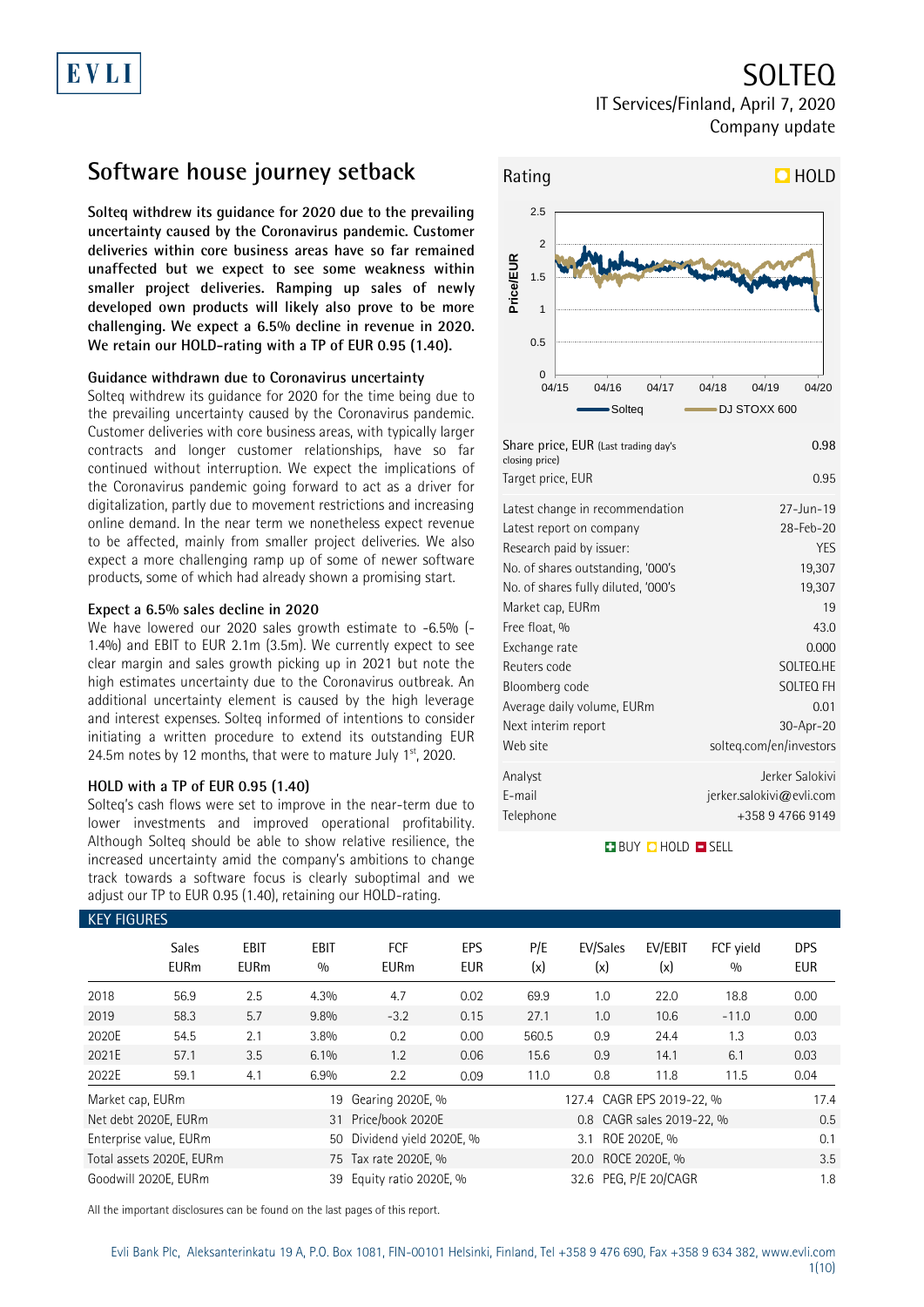| <b>Solteg</b>          | 2018     | Q1/19  | Q2/19  | 03/19  | Q4/19  |         | 2019 Q1/'20E | Q2/'20E | Q3/'20E Q4/'20E |          | 2020E   | 2021E   | 2022E   |
|------------------------|----------|--------|--------|--------|--------|---------|--------------|---------|-----------------|----------|---------|---------|---------|
| Net sales              | 56.9     | 14.9   | 14.7   | 13.0   | 15.7   | 58.3    | 14.4         | 13.4    | 11.9            | 14.8     | 54.5    | 57.1    | 59.1    |
| sales growth %         | $12.1\%$ | 0.2%   | 3.0%   | 1.2%   | 5.2%   | 2.5%    | $-3.7%$      | $-8.5%$ | $-8.2%$         | $-6.0\%$ | $-6.5%$ | 4.8%    | 3.5%    |
|                        |          |        |        |        |        |         |              |         |                 |          |         |         |         |
| Other income           | 0.5      | 0.0    | 0.0    | 0.0    | 2.6    | 2.6     | 0.0          | 0.0     | 0.0             | 0.0      | 0.0     | 0.0     | 0.0     |
| Materials and services | $-6.1$   | $-0.9$ | $-1.4$ | $-1.4$ | $-1.7$ | $-5.4$  | $-1.1$       | $-1.2$  | $-1.2$          | $-1.5$   | $-4.9$  | $-5.0$  | $-5.1$  |
| Personnel expenses     | $-35.6$  | $-9.3$ | $-9.4$ | $-8.1$ | $-9.9$ | $-36.8$ | $-9.2$       | $-8.8$  | $-7.5$          | $-9.3$   | $-34.8$ | $-35.4$ | $-36.3$ |
| Other expenses         | $-10.9$  | $-2.2$ | $-2.3$ | $-2.2$ | $-2.3$ | $-9.0$  | $-2.2$       | $-2.0$  | $-2.0$          | $-2.1$   | $-8.3$  | $-8.4$  | $-8.7$  |
| <b>EBITDA</b>          | 4.8      | 2.5    | 1.5    | 1.3    | 4.4    | 9.7     | 1.9          | 1.4     | 1.3             | 2.0      | 6.5     | 8.3     | 9.1     |
| <b>D&amp;A</b>         | $-2.3$   | $-0.9$ | $-1.0$ | $-1.0$ | $-1.1$ | $-4.0$  | $-1.1$       | $-1.1$  | $-1.1$          | $-1.2$   | $-4.5$  | $-4.8$  | $-5.0$  |
| <b>EBIT</b>            | 2.5      | 1.5    | 0.6    | 0.3    | 3.3    | 5.7     | 0.8          | 0.3     | 0.2             | 0.8      | 2.1     | 3.5     | 4.1     |
| <b>EBIT</b> margin     | $4.3\%$  | 10.2%  | 3.9%   | 2.2%   | 21.1%  | $9.8\%$ | 5.5%         | 2.2%    | 1.3%            | 5.5%     | 3.8%    | 6.1%    | 6.9%    |
| Adjustment items       | 0.7      | 0.0    | 0.1    | 0.0    | $-2.2$ | $-2.2$  | 0.0          | 0.0     | 0.0             | 0.0      | 0.0     | 0.0     | 0.0     |
| <b>Adjusted EBIT</b>   | 3.1      | 1.5    | 0.6    | 0.3    | 1.1    | 3.5     | 0.8          | 0.3     | 0.2             | 0.8      | 2.1     | 3.5     | 4.1     |
| Adj. EBIT margin       | 5.5%     | 10.3%  | 4.3%   | 2.2%   | 6.9%   | $6.1\%$ | 5.5%         | 2.2%    | 1.3%            | 5.5%     | 3.8%    | $6.1\%$ | 6.9%    |

|                                   | <b>MCAP</b> |       | EV/EBITDA |        |       | EV/Sales |       |        | P/E   |       |
|-----------------------------------|-------------|-------|-----------|--------|-------|----------|-------|--------|-------|-------|
| <b>SOLTEQ PEER GROUP</b>          | <b>MEUR</b> | 20    | 21        | 22     | 20    | 21       | 22    | 20     | 21    | 22    |
| <b>TietoEVRY</b>                  | 2317        | 6.1x  | 5.3x      | 5.3x   | 1.2x  | 1.1x     | 1.1x  | 9.8x   | 8.9x  | 8.9x  |
| Atea                              | 850         | 6.9x  | 6.1x      | 6.1x   | 0.2x  | 0.2x     | 0.2x  | 15.6x  | 12.4x | 12.4x |
| Knowit                            | 234         | 6.9x  | 6.2x      | 6.2x   | 0.7x  | 0.7x     | 0.7x  | 11.6x  | 10.1x | 10.1x |
| HiQ International                 | 190         | 7.7x  | 7.2x      | 7.2x   | 1.1x  | 1.0x     | 1.0x  | 12.5x  | 11.7x | 11.7x |
| <b>B</b> ouvet                    | 328         | 10.2x | 9.3x      | 9.3x   | 1.4x  | 1.3x     | 1.3x  | 17.5x  | 15.8x | 15.8x |
| Enea                              | 258         | 9.5x  | 8.6x      | 8.6x   | 3.0x  | 2.6x     | 2.6x  | 14.7x  | 14.0x | 14.0x |
| Gofore                            | 89          |       |           |        | 1.0x  | 0.8x     | 0.8x  | 13.3x  | 11.5x | 11.5x |
| Digia                             | 124         | 8.2x  | 7.8x      | 7.8x   | 1.0x  | 0.9x     | 0.9x  | 13.6x  | 12.4x | 12.4x |
| lSiili Solutions                  | 54          | 7.3x  | 5.7x      | 5.7x   | 0.6x  | 0.5x     | 0.5x  | 15.3x  | 9.9x  | 9.9x  |
| <b>Vincit</b>                     | 39          | 10.1x | 6.7x      | 6.7x   | 0.7x  | 0.7x     | 0.7x  | 20.0x  | 11.1x | 11.1x |
| lInnofactor                       | 24          | 7.4x  | 6.9x      | 6.9x   | 0.6x  | 0.5x     | 0.5x  | 18.0x  | 11.1x | 11.1x |
| Peer Group Average                | 410         | 8.0x  | 7.0x      | 7.0x   | 1.0x  | 0.9x     | 0.9x  | 14.7x  | 11.7x | 11.7x |
| Peer Group Median                 | 190         | 7.6x  | 6.8x      | 6.8x   | 1.0x  | 0.8x     | 0.8x  | 14.7x  | 11.5x | 11.5x |
| Solteg (Evli est.)                | 19          | 7.7x  | 6.0x      | 5.3x   | 0.9x  | 0.9x     | 0.8x  | 560.5x | 15.6x | 11.0x |
| Solteg prem./disc. to peer median |             | 2%    | $-12%$    | $-22%$ | $-4%$ | 3%       | $-4%$ | >100%  | 36%   | $-4%$ |

Source FactSet, Evli Research

EVL

HOLD with a target price of EUR 0.95 (1.40)

On current EV/EBITDA and EV/sales multiples Solteq trades in line with peers while P/E multiples are clearly challenging due to the high interest expenses. We note that our peer group consists largely of Nordic IT services-oriented providers and Solteq's higher weight on software products should essentially warrant slightly higher valuation multiples. The peer multiples may however not necessarily yet be fully reflective of the lower valuation environment caused by the Coronavirus pandemic. Solteq's multiples are in our view currently not particularly attractive given the uncertainty but the somewhat more resilient business gives added support and upside potential from Solteq's story of gearing towards becoming a software provider is still intact, although the pace will slow down. We adjust our target price to EUR 0.95 (1.40), reflective of our lowered estimates and increased uncertainty and retain our HOLD-rating.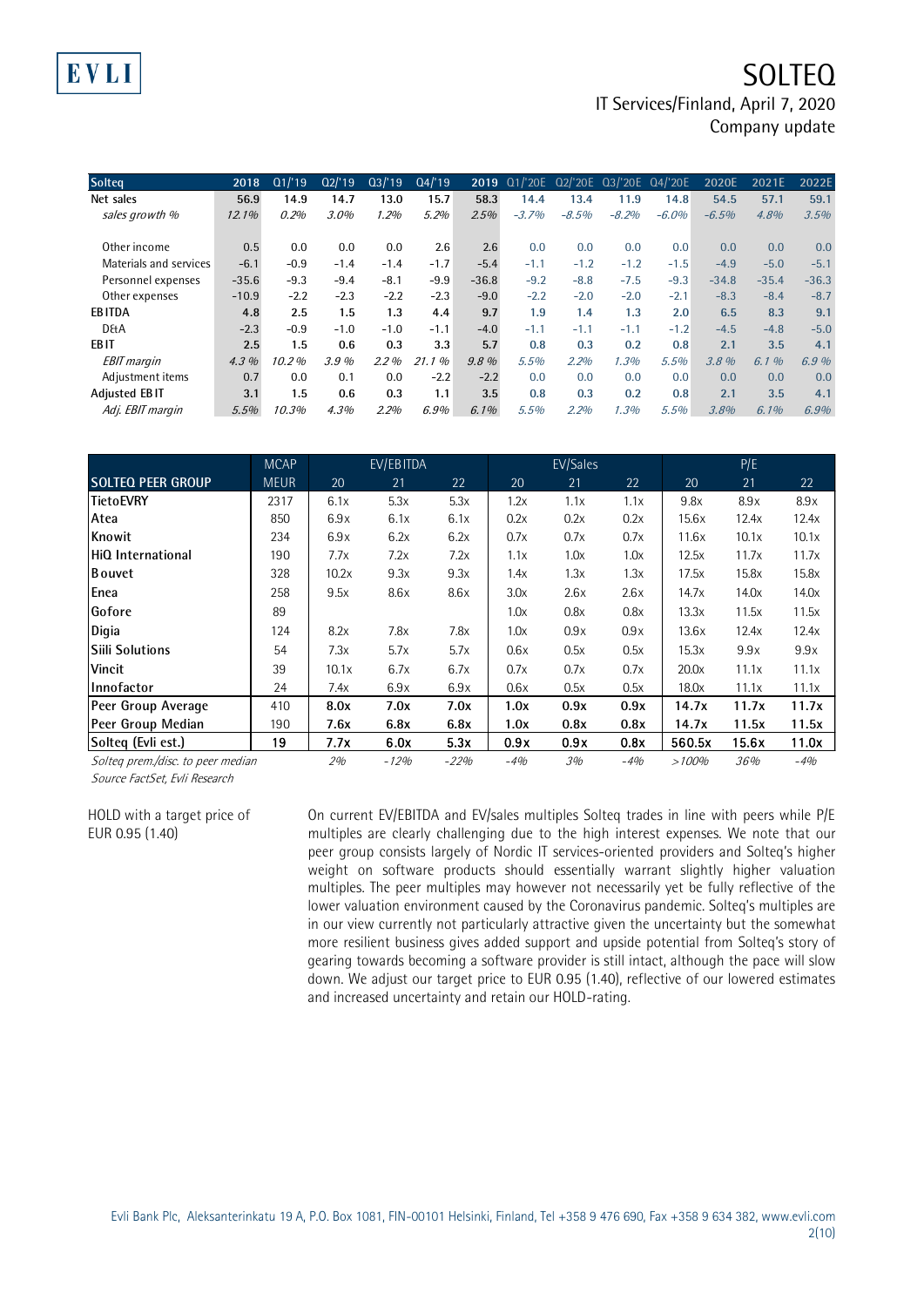| <b>INTERIM FIGURES</b>               |        |          |         |        |        |         |         |         |         |        |        |         |
|--------------------------------------|--------|----------|---------|--------|--------|---------|---------|---------|---------|--------|--------|---------|
| EVLI ESTIMATES, EURm                 | 201901 | 201902   | 201903  | 201904 | 2019   | 2020Q1E | 2020Q2E | 2020Q3E | 2020Q4E | 2020E  | 2021E  | 2022E   |
| Net sales                            | 14.9   | 14.7     | 13.0    | 15.7   | 58.3   | 14.4    | 13.4    | 11.9    | 14.8    | 54.5   | 57.1   | 59.1    |
| EBITDA                               | 2.5    | 1.6      | 1.3     | 4.4    | 9.7    | 1.9     | 1.4     | 1.3     | 2.0     | 6.5    | 8.3    | 9.1     |
| EBITDA margin (%)                    | 16.4   | 10.7     | 10.0    | 27.9   | 16.7   | 13.0    | 10.4    | 10.7    | 13.4    | 12.0   | 14.6   | 15.4    |
| EBIT                                 | 1.5    | 0.6      | 0.3     | 3.3    | 5.7    | 0.8     | 0.3     | 0.2     | 0.8     | 2.1    | 3.5    | 4.1     |
| EBIT margin (%)                      | 10.2   | 3.9      | 2.2     | 21.2   | 9.8    | 5.5     | 2.2     | 1.3     | 5.5     | 3.8    | 6.1    | 6.9     |
| Net financial items                  | $-0.5$ | $-0.5$   | $-0.5$  | $-0.6$ | $-2.0$ | $-0.5$  | $-0.5$  | $-0.5$  | $-0.5$  | $-2.0$ | $-2.0$ | $-1.9$  |
| Pre-tax profit                       | 1.1    | 0.1      | $-0.2$  | 2.8    | 3.7    | 0.3     | $-0.2$  | $-0.4$  | 0.3     | 0.0    | 1.5    | 2.2     |
| Tax                                  | $-0.3$ | 0.1      | 0.0     | $-0.7$ | $-0.9$ | $-0.1$  | 0.0     | 0.1     | $-0.1$  | 0.0    | $-0.3$ | $-0.4$  |
| Tax rate (%)                         | 23.7   | $-106.3$ | 16.1    | 26.2   | 23.8   | 20.0    | 20.0    | 20.0    | 20.0    | 20.0   | 20.0   | 20.0    |
| Net profit                           | 0.8    | 0.1      | $-0.2$  | 2.0    | 2.8    | 0.2     | $-0.2$  | $-0.3$  | 0.2     | 0.0    | 1.2    | 1.7     |
| EPS                                  | 0.04   | 0.01     | $-0.01$ | 0.11   | 0.15   | 0.01    | $-0.01$ | $-0.01$ | 0.01    | 0.00   | 0.06   | 0.09    |
| EPS adjusted (diluted no. of shares) | 0.04   | 0.01     | $-0.01$ | 0.02   | 0.06   | 0.01    | $-0.01$ | $-0.01$ | 0.01    | 0.00   | 0.06   | 0.09    |
| Dividend per share                   | 0.00   | 0.00     | 0.00    | 0.00   | 0.00   | 0.00    | 0.00    | 0.00    | 0.00    | 0.03   | 0.03   | 0.04    |
| SALES, EURm                          |        |          |         |        |        |         |         |         |         |        |        |         |
| Solteg                               | 14.9   | 14.7     | 13.0    | 15.7   | 58.3   | 14.4    | 13.4    | 11.9    | 14.8    | 54.5   | 57.1   | 59.1    |
| Total                                | 14.9   | 14.7     | 13.0    | 15.7   | 58.3   | 14.4    | 13.4    | 11.9    | 14.8    | 54.5   | 57.1   | 59.1    |
| SALES GROWTH, Y/Y %                  |        |          |         |        |        |         |         |         |         |        |        |         |
| Solteg                               | 0.4    | 3.0      | 1.2     | 5.2    | 2.5    | $-3.7$  | $-8.5$  | $-8.2$  | $-6.0$  | $-6.5$ | 4.8    | 3.5     |
| Total                                | 0.4    | 3.0      | 1.2     | 5.2    | 2.5    | $-3.7$  | $-8.5$  | $-8.2$  | $-6.0$  | $-6.5$ | 4.8    | 3.5     |
| EBIT, EURm                           |        |          |         |        |        |         |         |         |         |        |        |         |
| Solteq                               | 1.5    | 0.6      | 0.3     | 3.3    | 5.7    | 0.8     | 0.3     | 0.2     | 0.8     | 2.1    | 3.5    | 4.1     |
| Total                                | 1.5    | 0.6      | 0.3     | 3.3    | 5.7    | 0.8     | 0.3     | 0.2     | 0.8     | 2.1    | 3.5    | 4.1     |
| EBIT margin, %                       |        |          |         |        |        |         |         |         |         |        |        |         |
| Solteq                               | 10.2   | 3.9      | 2.2     | 21.2   | 9.8    | 5.5     | 2.2     | 1.3     | 5.5     | 3.8    | 6.1    | 6.9     |
| Total                                | 10.2   | 3.9      | 2.2     | 21.2   | 9.8    | 5.5     | 2.2     | 1.3     | 5.5     | 3.8    | 6.1    | $6.9\,$ |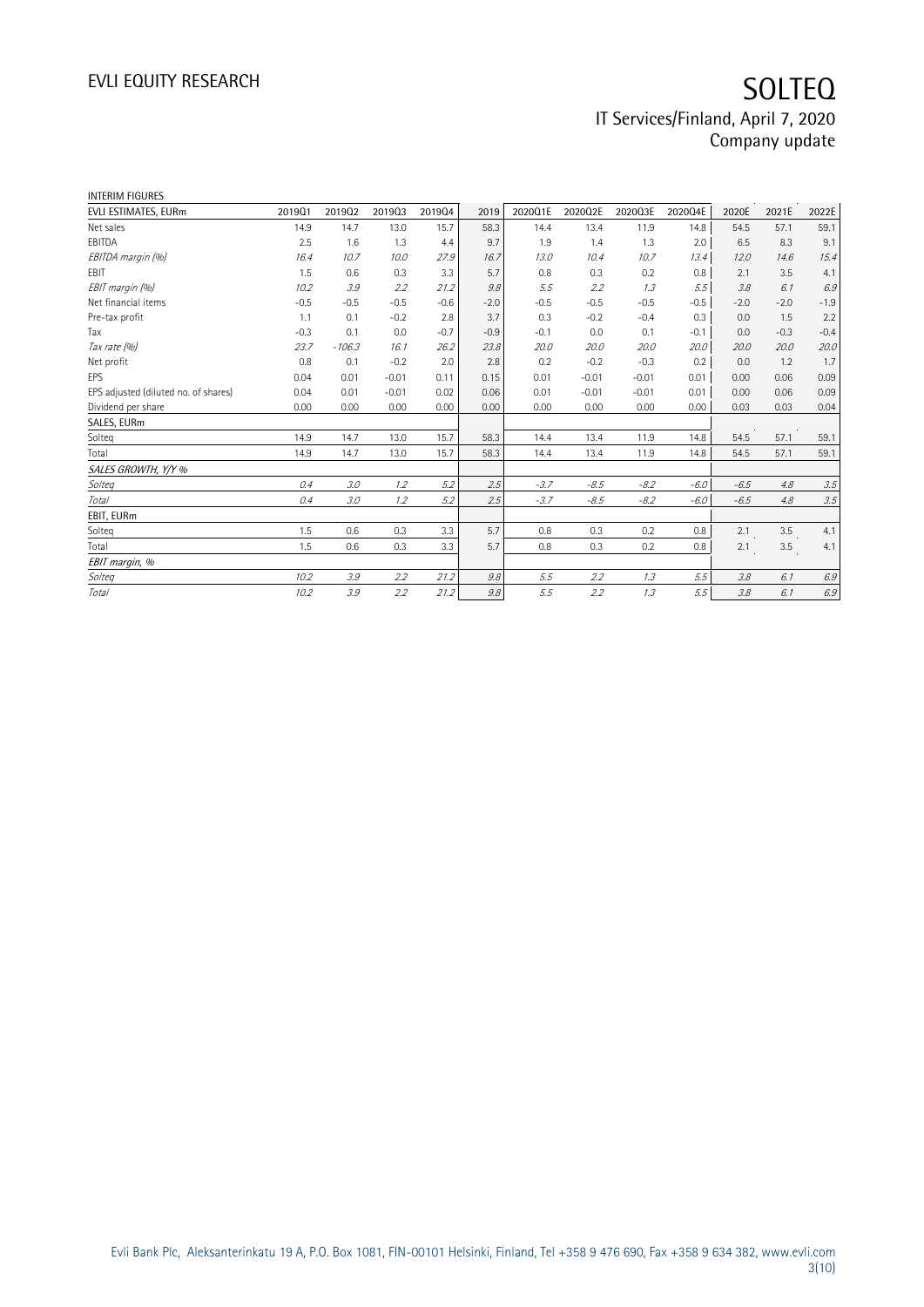| <b>INCOME STATEMENT, EURm</b>            | 2015           | 2016           | 2017                | 2018                | 2019           | 2020E               | 2021E           | 2022E               |
|------------------------------------------|----------------|----------------|---------------------|---------------------|----------------|---------------------|-----------------|---------------------|
| Sales                                    | 54.2           | 63.0           | 50.7                | 56.9                | 58.3           | 54.5                | 57.1            | 59.1                |
| Sales growth (%)                         | 32.6           | 16.3           | $-19.6$             | 12.1                | 2.5            | $-6.5$              | 4.8             | 3.5                 |
| EBITDA                                   | 3.1            | 8.4            | 2.4                 | 4.8                 | 9.7            | 6.5                 | 8.3             | 9.1                 |
| EBITDA margin (%)                        | 5.7            | 13.3           | 4.7                 | 8.4                 | 16.7           | 12.0                | 14.6            | 15.4                |
| Depreciation                             | $-1.8$         | $-1.9$         | $-2.1$              | $-2.3$              | $-4.0$         | $-4.5$              | $-4.8$          | $-5.0$              |
| EBITA                                    | 1.3            | 6.5            | 0.3                 | 2.5                 | 5.7            | 2.1                 | 3.5             | 4.1                 |
| Goodwill amortization / writedown        | 0.0            | $-0.1$         | 0.0                 | 0.0                 | 0.0            | 0.0                 | 0.0             | 0.0                 |
| EBIT                                     | 1.3            | 6.4            | 0.3                 | 2.5                 | 5.7            | 2.1                 | 3.5             | 4.1                 |
| EBIT margin (%)                          | 2.4            | 10.2           | 0.6                 | 4.3                 | 9.8            | 3.8                 | 6.1             | 6.9                 |
| Reported EBIT                            | 1.3            | 6.4            | 0.3                 | 2.5                 | 5.7            | 2.1                 | 3.5             | 4.1                 |
| EBIT margin (reported) (%)               | 2.4            | 10.2           | 0.6                 | 4.3                 | 9.8            | 3.8                 | 6.1             | 6.9                 |
| Net financials                           | $-1.0$         | $-1.7$         | $-1.8$              | $-1.8$              | $-2.0$         | $-2.0$              | $-2.0$          | $-1.9$              |
| Pre-tax profit                           | 0.3            | 4.7            | $-1.5$              | 0.6                 | 3.7            | 0.0                 | 1.5             | 2.2                 |
| Taxes                                    | $-0.2$         | $-0.1$         | $-0.1$              | $-0.3$              | $-0.9$         | 0.0                 | $-0.3$          | $-0.4$              |
| Minority shares                          | 0.0            | 0.0            | 0.0                 | 0.0                 | 0.0            | 0.0                 | 0.0             | 0.0                 |
| Net profit                               | 0.1            | 4.6            | $-1.5$              | 0.4                 | 2.8            | 0.0                 | 1.2             | 1.7                 |
| Cash NRIs                                | 0.0            | 0.0            | 0.0                 | 0.0                 | 0.0            | 0.0                 | 0.0             | 0.0                 |
| Non-cash NRIs                            | 0.0            | 0.0            | 0.0                 | 0.0                 | 0.0            | 0.0                 | 0.0             | 0.0                 |
| <b>BALANCE SHEET, EURm</b>               |                |                |                     |                     |                |                     |                 |                     |
| Assets                                   |                |                |                     |                     |                |                     |                 |                     |
| Fixed assets                             | 8              | $\overline{7}$ | 8                   | 10                  | 11             | 12                  | 11              | 11                  |
| Goodwill                                 | 35             | 34             | 37                  | 40                  | 39             | 39                  | 39              | 39                  |
| Right of use assets                      | $\mathbf 0$    | $\mathbf 0$    | $\mathsf{O}\xspace$ | $6\,$               | $\overline{7}$ | $\overline{7}$      | $\overline{7}$  | $\overline{7}$      |
| Inventory                                | $\mathbf{0}$   | $\mathbf 0$    | $\mathbf{0}$        | $\mathsf{O}\xspace$ | $\mathbf 0$    | $\mathsf{O}\xspace$ | $\mathbf 0$     | $\mathbf 0$         |
| Receivables                              | 18             | 12             | 15                  | 12                  | 16             | 15                  | 15              | 16                  |
| Liquid funds                             | 3              | 8              | $\overline{2}$      | 5                   | $\overline{4}$ | 3                   | $\overline{4}$  | $\overline{4}$      |
| Total assets                             | 64             | 61             | 61                  | 74                  | 77             | 75                  | 76              | 77                  |
| Liabilities                              |                |                |                     |                     |                |                     |                 |                     |
| Shareholder's equity                     | 15             | 20             | 20                  | 22                  | 25             | 25                  | 25              | 26                  |
| Minority interest                        | $\mathbf 0$    | $\mathbf 0$    | $\mathsf{O}\xspace$ | $\mathsf{O}\xspace$ | $\mathbf 0$    | $\mathbf 0$         | $\mathbf 0$     | $\mathbf 0$         |
| Convertibles                             | $\mathbf 0$    | $\mathbf 0$    | $\mathsf{O}\xspace$ | $\mathsf{O}\xspace$ | $\mathbf 0$    | 0                   | $\mathbf 0$     | $\mathsf{O}\xspace$ |
| Lease liabilities                        | $\mathbf{0}$   | $\mathbf 0$    | $\overline{0}$      | $6\,$               | 8              | 7                   | $\overline{7}$  | $\overline{7}$      |
| Deferred taxes                           | $\mathbf{1}$   | $\mathbf{1}$   | $\overline{1}$      | $\mathbf{1}$        | $\mathbf{1}$   | $\mathbf{1}$        | $\mathbf{1}$    | $\mathbf{1}$        |
| Interest bearing debt                    | 28             | 26             | 26                  | 28                  | 28             | 28                  | 27              | 25                  |
| Non-interest bearing current liabilities | 18             | 14             | 14                  | 17                  | 17             | 16                  | 16              | 17                  |
| Other interest-free debt                 | $\mathbf 0$    | $\mathbf 0$    | $\mathbf 0$         | $\mathbf 0$         | $\mathbf 0$    | $\mathsf{O}\xspace$ | $\mathbf 0$     | $\mathbf 0$         |
| Total liabilities                        | 64             | 61             | 61                  | 74                  | 77             | 75                  | 76              | 77                  |
| CASH FLOW, EURm                          |                |                |                     |                     |                |                     |                 |                     |
| + EBITDA                                 | $\mathbf{3}$   | 8              | $\overline{2}$      | $\sqrt{5}$          | 10             | $\overline{7}$      | 8               | $9\,$               |
| - Net financial items                    | $-1$           | $-2$           | $-2$                | $-2$                | $-2$           | $-2$                | $-2$            | $-2$                |
| - Taxes                                  | $\mathbf 0$    | $\mathbf 0$    | $\mathbf 0$         | $\mathsf{O}\xspace$ | $-1$           | 0                   | $\mathbf 0$     | $\mathbf 0$         |
| - Increase in Net Working Capital        | $-3$           | 3              | $-1$                | $6\,$               | $-1$           | $\mathsf{O}\xspace$ | $\mathbf 0$     | $\mathbf 0$         |
| +/- Other                                | $\mathbf 0$    | $-5$           | $-2$                | $\mathsf{O}\xspace$ | $-2$           | 0                   | $\mathbf 0$     | $\mathsf{O}\xspace$ |
| = Cash flow from operations              | $-1$           | $\overline{4}$ | $-2$                | 8                   | $\overline{4}$ | 4                   | $6\phantom{1}6$ | $\overline{7}$      |
| - Capex                                  | $-28$          | $-1$           | $-1$                | $-3$                | $-7$           | $-4$                | -5              | $-5$                |
| - Acquisitions                           | $\mathbf 0$    | 0              | $\mathbf 0$         | $\mathsf{O}\xspace$ | 0              | 0                   | $\mathbf 0$     | $\mathsf{O}\xspace$ |
| + Divestments                            | $\mathbf 0$    | $\mathbf 0$    | $\mathsf{O}\xspace$ | $\mathsf{O}\xspace$ | $\mathbf 0$    | $\mathbf 0$         | $\mathbf 0$     | $\mathbf 0$         |
| = Free cash flow                         | $-29$          | 3              | $-3$                | $\sqrt{5}$          | $-3$           | 0                   | $\mathbf{1}$    | $\sqrt{2}$          |
| +/- New issues/buybacks                  | $\overline{4}$ | $\overline{0}$ | 3                   | $\mathbf{1}$        | $\mathbf 0$    | $\mathbf 0$         | $\mathbf 0$     | $\mathbf 0$         |
| - Paid dividend                          | $\mathbf 0$    | $\mathbf 0$    | $-1$                | $\mathsf{O}\xspace$ | $\mathbf 0$    | $\mathsf{O}\xspace$ | $-1$            | $-1$                |
| +/- Other                                | 25             | 3              | -5                  | $-2$                | $\overline{2}$ | $\mathbf 0$         | $\mathbf 0$     | $-1$                |
| Change in cash                           | $\mathbf 0$    | 6              | $-7$                | $\overline{4}$      | $-2$           | $\Omega$            | $\overline{0}$  | $\overline{0}$      |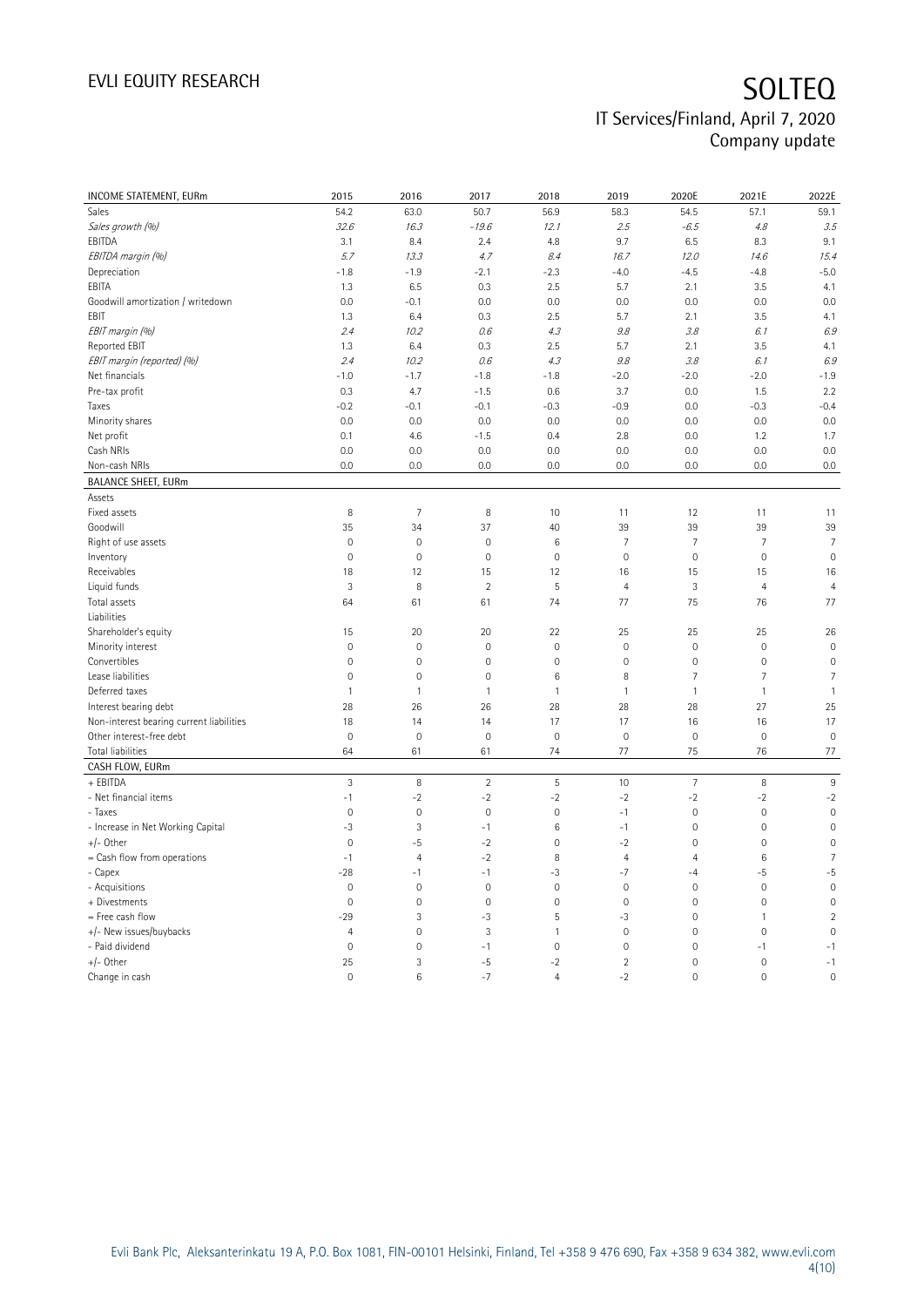| 28<br>28<br>25<br>29<br>19<br>19<br>19<br>17<br>29<br>32<br>29<br>24<br>31<br>31<br>45<br>52<br>54<br>60<br>50<br>50<br>48<br>59<br>63<br>51<br>57<br>58<br>54<br>57<br>8<br>$\overline{2}$<br>5<br>10<br>8<br>$9\,$<br>7<br>$\overline{2}$<br>$\mathbf 0$<br>6<br>$\overline{2}$<br>$\overline{4}$<br>$\overline{4}$<br>6<br>5<br>$\overline{4}$<br>$\mathbf 0$<br>$\overline{2}$<br>$\overline{2}$<br>$-1$<br>$\mathbf{1}$<br>$\overline{2}$<br>5<br>$-2$<br>$\mathsf{O}\xspace$<br>3<br>$\mathsf{O}\xspace$<br>$\mathbf{1}$<br>20<br>20<br>22<br>25<br>25<br>25<br>26<br>EV/sales<br>0.7<br>0.8<br>1.0<br>1.0<br>1.0<br>0.9<br>0.9<br>EV/EBITDA<br>5.4<br>5.3<br>21.8<br>11.4<br>6.2<br>7.7<br>6.0<br>EV/EBITA<br>7.0<br>168.7<br>22.0<br>10.6<br>24.4<br>11.8<br>14.1<br>EV/EBIT<br>7.1<br>168.7<br>22.0<br>10.6<br>24.4<br>14.1<br>11.8<br>EV/OCF<br>$-25.1$<br>6.8<br>14.6<br>7.1<br>11.6<br>11.3<br>8.2<br>EV/FCFF<br>8.5<br>4.2<br>$-14.0$<br>14.0<br>59.8<br>16.2<br>10.6<br>P/FCFE<br>8.7<br>9.3<br>$-8.8$<br>5.3<br>$-9.1$<br>79.9<br>16.4<br>P/E<br>6.1<br>$-18.3$<br>69.9<br>27.1<br>560.5<br>15.6<br>11.0<br>P/B<br>1.4<br>1.2<br>0.8<br>0.8<br>0.7<br>1.4<br>1.1<br>Target EV/EBITDA<br>0.0<br>5.2<br>0.0<br>0.0<br>0.0<br>7.6<br>5.9<br>Target EV/EBIT<br>$O.O$<br>0.0<br>0.0<br>$O.O$<br>24.1<br>14.0<br>11.6<br>Target EV/FCF<br>0.0<br>0.0<br>0.0<br>0.0<br>209.6<br>42.5<br>21.8<br>Target P/B<br>0.0<br>0.0<br>0.0<br>0.7<br>0.0<br>0.7<br>0.7<br>Target P/E<br>10.7<br>0.0<br>0.0<br>0.0<br>0.0<br>543.3<br>15.1<br>Per share measures<br>Number of shares<br>17,639<br>19,202<br>18,197<br>19,307<br>19,307<br>19,307<br>19,307<br>Number of shares (diluted)<br>19,307<br>17,639<br>18,197<br>19,202<br>19,307<br>19,307<br>19,307<br>0.26<br>$-0.08$<br>0.02<br>0.15<br>0.00<br>0.06<br>0.09<br>EPS<br>0.35<br>Operating cash flow per share<br>0.22<br>$-0.11$<br>0.42<br>0.21<br>0.23<br>0.31<br>Free cash flow per share<br>0.17<br>$-0.17$<br>0.24<br>$-0.16$<br>0.01<br>0.06<br>0.11<br>Book value per share<br>1.15<br>1.13<br>1.14<br>1.27<br>1.27<br>1.31<br>1.36<br>Dividend per share<br>0.05<br>0.00<br>0.00<br>0.00<br>0.03<br>0.03<br>0.04<br>0.0<br>50.0<br>50.0<br>Dividend payout ratio, %<br>19.1<br>0.0<br>0.0<br>1,715.7<br>Dividend yield, %<br>3.1<br>0.0<br>0.0<br>0.0<br>3.1<br>3.2<br>4.6<br>FCF yield, %<br>10.8<br>$-11.4$<br>18.8<br>$-11.0$<br>1.3<br>6.1<br>11.5<br>Efficiency measures<br>25.8<br>$-7.4$<br>1.7<br>4.9<br>ROE<br>12.1<br>0.1<br>6.7<br><b>ROCE</b><br>14.3<br>0.7<br>4.8<br>9.8<br>3.5<br>5.9<br>6.9<br>Financial ratios<br>Inventories as % of sales<br>0.1<br>0.3<br>0.2<br>0.3<br>0.3<br>0.3<br>0.3<br>Receivables as % of sales<br>18.9<br>28.9<br>21.1<br>26.8<br>26.8<br>26.8<br>26.8 | <b>KEY FIGURES</b>                             | 2016 | 2017  | 2018  | 2019  | 2020E | 2021E | 2022E |
|--------------------------------------------------------------------------------------------------------------------------------------------------------------------------------------------------------------------------------------------------------------------------------------------------------------------------------------------------------------------------------------------------------------------------------------------------------------------------------------------------------------------------------------------------------------------------------------------------------------------------------------------------------------------------------------------------------------------------------------------------------------------------------------------------------------------------------------------------------------------------------------------------------------------------------------------------------------------------------------------------------------------------------------------------------------------------------------------------------------------------------------------------------------------------------------------------------------------------------------------------------------------------------------------------------------------------------------------------------------------------------------------------------------------------------------------------------------------------------------------------------------------------------------------------------------------------------------------------------------------------------------------------------------------------------------------------------------------------------------------------------------------------------------------------------------------------------------------------------------------------------------------------------------------------------------------------------------------------------------------------------------------------------------------------------------------------------------------------------------------------------------------------------------------------------------------------------------------------------------------------------------------------------------------------------------------------------------------------------------------------------------------------------------------------------------------------------------------------------------------------------------------------------------------------------------------------------------------------------------------------------------------------------------------------------------------------------------------------------------------------------------------|------------------------------------------------|------|-------|-------|-------|-------|-------|-------|
|                                                                                                                                                                                                                                                                                                                                                                                                                                                                                                                                                                                                                                                                                                                                                                                                                                                                                                                                                                                                                                                                                                                                                                                                                                                                                                                                                                                                                                                                                                                                                                                                                                                                                                                                                                                                                                                                                                                                                                                                                                                                                                                                                                                                                                                                                                                                                                                                                                                                                                                                                                                                                                                                                                                                                                    | M-cap                                          |      |       |       |       |       |       |       |
|                                                                                                                                                                                                                                                                                                                                                                                                                                                                                                                                                                                                                                                                                                                                                                                                                                                                                                                                                                                                                                                                                                                                                                                                                                                                                                                                                                                                                                                                                                                                                                                                                                                                                                                                                                                                                                                                                                                                                                                                                                                                                                                                                                                                                                                                                                                                                                                                                                                                                                                                                                                                                                                                                                                                                                    | Net debt (excl. convertibles)                  |      |       |       |       |       |       |       |
|                                                                                                                                                                                                                                                                                                                                                                                                                                                                                                                                                                                                                                                                                                                                                                                                                                                                                                                                                                                                                                                                                                                                                                                                                                                                                                                                                                                                                                                                                                                                                                                                                                                                                                                                                                                                                                                                                                                                                                                                                                                                                                                                                                                                                                                                                                                                                                                                                                                                                                                                                                                                                                                                                                                                                                    | Enterprise value                               |      |       |       |       |       |       |       |
|                                                                                                                                                                                                                                                                                                                                                                                                                                                                                                                                                                                                                                                                                                                                                                                                                                                                                                                                                                                                                                                                                                                                                                                                                                                                                                                                                                                                                                                                                                                                                                                                                                                                                                                                                                                                                                                                                                                                                                                                                                                                                                                                                                                                                                                                                                                                                                                                                                                                                                                                                                                                                                                                                                                                                                    | Sales                                          |      |       |       |       |       |       |       |
|                                                                                                                                                                                                                                                                                                                                                                                                                                                                                                                                                                                                                                                                                                                                                                                                                                                                                                                                                                                                                                                                                                                                                                                                                                                                                                                                                                                                                                                                                                                                                                                                                                                                                                                                                                                                                                                                                                                                                                                                                                                                                                                                                                                                                                                                                                                                                                                                                                                                                                                                                                                                                                                                                                                                                                    | EBITDA                                         |      |       |       |       |       |       |       |
|                                                                                                                                                                                                                                                                                                                                                                                                                                                                                                                                                                                                                                                                                                                                                                                                                                                                                                                                                                                                                                                                                                                                                                                                                                                                                                                                                                                                                                                                                                                                                                                                                                                                                                                                                                                                                                                                                                                                                                                                                                                                                                                                                                                                                                                                                                                                                                                                                                                                                                                                                                                                                                                                                                                                                                    | EBIT                                           |      |       |       |       |       |       |       |
|                                                                                                                                                                                                                                                                                                                                                                                                                                                                                                                                                                                                                                                                                                                                                                                                                                                                                                                                                                                                                                                                                                                                                                                                                                                                                                                                                                                                                                                                                                                                                                                                                                                                                                                                                                                                                                                                                                                                                                                                                                                                                                                                                                                                                                                                                                                                                                                                                                                                                                                                                                                                                                                                                                                                                                    | Pre-tax                                        |      |       |       |       |       |       |       |
|                                                                                                                                                                                                                                                                                                                                                                                                                                                                                                                                                                                                                                                                                                                                                                                                                                                                                                                                                                                                                                                                                                                                                                                                                                                                                                                                                                                                                                                                                                                                                                                                                                                                                                                                                                                                                                                                                                                                                                                                                                                                                                                                                                                                                                                                                                                                                                                                                                                                                                                                                                                                                                                                                                                                                                    | Earnings                                       |      |       |       |       |       |       |       |
|                                                                                                                                                                                                                                                                                                                                                                                                                                                                                                                                                                                                                                                                                                                                                                                                                                                                                                                                                                                                                                                                                                                                                                                                                                                                                                                                                                                                                                                                                                                                                                                                                                                                                                                                                                                                                                                                                                                                                                                                                                                                                                                                                                                                                                                                                                                                                                                                                                                                                                                                                                                                                                                                                                                                                                    | Equity book value (excl. minorities)           |      |       |       |       |       |       |       |
|                                                                                                                                                                                                                                                                                                                                                                                                                                                                                                                                                                                                                                                                                                                                                                                                                                                                                                                                                                                                                                                                                                                                                                                                                                                                                                                                                                                                                                                                                                                                                                                                                                                                                                                                                                                                                                                                                                                                                                                                                                                                                                                                                                                                                                                                                                                                                                                                                                                                                                                                                                                                                                                                                                                                                                    | Valuation multiples                            |      |       |       |       |       |       |       |
|                                                                                                                                                                                                                                                                                                                                                                                                                                                                                                                                                                                                                                                                                                                                                                                                                                                                                                                                                                                                                                                                                                                                                                                                                                                                                                                                                                                                                                                                                                                                                                                                                                                                                                                                                                                                                                                                                                                                                                                                                                                                                                                                                                                                                                                                                                                                                                                                                                                                                                                                                                                                                                                                                                                                                                    |                                                |      |       |       |       |       |       |       |
|                                                                                                                                                                                                                                                                                                                                                                                                                                                                                                                                                                                                                                                                                                                                                                                                                                                                                                                                                                                                                                                                                                                                                                                                                                                                                                                                                                                                                                                                                                                                                                                                                                                                                                                                                                                                                                                                                                                                                                                                                                                                                                                                                                                                                                                                                                                                                                                                                                                                                                                                                                                                                                                                                                                                                                    |                                                |      |       |       |       |       |       |       |
|                                                                                                                                                                                                                                                                                                                                                                                                                                                                                                                                                                                                                                                                                                                                                                                                                                                                                                                                                                                                                                                                                                                                                                                                                                                                                                                                                                                                                                                                                                                                                                                                                                                                                                                                                                                                                                                                                                                                                                                                                                                                                                                                                                                                                                                                                                                                                                                                                                                                                                                                                                                                                                                                                                                                                                    |                                                |      |       |       |       |       |       |       |
|                                                                                                                                                                                                                                                                                                                                                                                                                                                                                                                                                                                                                                                                                                                                                                                                                                                                                                                                                                                                                                                                                                                                                                                                                                                                                                                                                                                                                                                                                                                                                                                                                                                                                                                                                                                                                                                                                                                                                                                                                                                                                                                                                                                                                                                                                                                                                                                                                                                                                                                                                                                                                                                                                                                                                                    |                                                |      |       |       |       |       |       |       |
|                                                                                                                                                                                                                                                                                                                                                                                                                                                                                                                                                                                                                                                                                                                                                                                                                                                                                                                                                                                                                                                                                                                                                                                                                                                                                                                                                                                                                                                                                                                                                                                                                                                                                                                                                                                                                                                                                                                                                                                                                                                                                                                                                                                                                                                                                                                                                                                                                                                                                                                                                                                                                                                                                                                                                                    |                                                |      |       |       |       |       |       |       |
|                                                                                                                                                                                                                                                                                                                                                                                                                                                                                                                                                                                                                                                                                                                                                                                                                                                                                                                                                                                                                                                                                                                                                                                                                                                                                                                                                                                                                                                                                                                                                                                                                                                                                                                                                                                                                                                                                                                                                                                                                                                                                                                                                                                                                                                                                                                                                                                                                                                                                                                                                                                                                                                                                                                                                                    |                                                |      |       |       |       |       |       |       |
|                                                                                                                                                                                                                                                                                                                                                                                                                                                                                                                                                                                                                                                                                                                                                                                                                                                                                                                                                                                                                                                                                                                                                                                                                                                                                                                                                                                                                                                                                                                                                                                                                                                                                                                                                                                                                                                                                                                                                                                                                                                                                                                                                                                                                                                                                                                                                                                                                                                                                                                                                                                                                                                                                                                                                                    |                                                |      |       |       |       |       |       |       |
|                                                                                                                                                                                                                                                                                                                                                                                                                                                                                                                                                                                                                                                                                                                                                                                                                                                                                                                                                                                                                                                                                                                                                                                                                                                                                                                                                                                                                                                                                                                                                                                                                                                                                                                                                                                                                                                                                                                                                                                                                                                                                                                                                                                                                                                                                                                                                                                                                                                                                                                                                                                                                                                                                                                                                                    |                                                |      |       |       |       |       |       |       |
|                                                                                                                                                                                                                                                                                                                                                                                                                                                                                                                                                                                                                                                                                                                                                                                                                                                                                                                                                                                                                                                                                                                                                                                                                                                                                                                                                                                                                                                                                                                                                                                                                                                                                                                                                                                                                                                                                                                                                                                                                                                                                                                                                                                                                                                                                                                                                                                                                                                                                                                                                                                                                                                                                                                                                                    |                                                |      |       |       |       |       |       |       |
|                                                                                                                                                                                                                                                                                                                                                                                                                                                                                                                                                                                                                                                                                                                                                                                                                                                                                                                                                                                                                                                                                                                                                                                                                                                                                                                                                                                                                                                                                                                                                                                                                                                                                                                                                                                                                                                                                                                                                                                                                                                                                                                                                                                                                                                                                                                                                                                                                                                                                                                                                                                                                                                                                                                                                                    |                                                |      |       |       |       |       |       |       |
|                                                                                                                                                                                                                                                                                                                                                                                                                                                                                                                                                                                                                                                                                                                                                                                                                                                                                                                                                                                                                                                                                                                                                                                                                                                                                                                                                                                                                                                                                                                                                                                                                                                                                                                                                                                                                                                                                                                                                                                                                                                                                                                                                                                                                                                                                                                                                                                                                                                                                                                                                                                                                                                                                                                                                                    |                                                |      |       |       |       |       |       |       |
|                                                                                                                                                                                                                                                                                                                                                                                                                                                                                                                                                                                                                                                                                                                                                                                                                                                                                                                                                                                                                                                                                                                                                                                                                                                                                                                                                                                                                                                                                                                                                                                                                                                                                                                                                                                                                                                                                                                                                                                                                                                                                                                                                                                                                                                                                                                                                                                                                                                                                                                                                                                                                                                                                                                                                                    |                                                |      |       |       |       |       |       |       |
|                                                                                                                                                                                                                                                                                                                                                                                                                                                                                                                                                                                                                                                                                                                                                                                                                                                                                                                                                                                                                                                                                                                                                                                                                                                                                                                                                                                                                                                                                                                                                                                                                                                                                                                                                                                                                                                                                                                                                                                                                                                                                                                                                                                                                                                                                                                                                                                                                                                                                                                                                                                                                                                                                                                                                                    |                                                |      |       |       |       |       |       |       |
|                                                                                                                                                                                                                                                                                                                                                                                                                                                                                                                                                                                                                                                                                                                                                                                                                                                                                                                                                                                                                                                                                                                                                                                                                                                                                                                                                                                                                                                                                                                                                                                                                                                                                                                                                                                                                                                                                                                                                                                                                                                                                                                                                                                                                                                                                                                                                                                                                                                                                                                                                                                                                                                                                                                                                                    |                                                |      |       |       |       |       |       |       |
|                                                                                                                                                                                                                                                                                                                                                                                                                                                                                                                                                                                                                                                                                                                                                                                                                                                                                                                                                                                                                                                                                                                                                                                                                                                                                                                                                                                                                                                                                                                                                                                                                                                                                                                                                                                                                                                                                                                                                                                                                                                                                                                                                                                                                                                                                                                                                                                                                                                                                                                                                                                                                                                                                                                                                                    |                                                |      |       |       |       |       |       |       |
|                                                                                                                                                                                                                                                                                                                                                                                                                                                                                                                                                                                                                                                                                                                                                                                                                                                                                                                                                                                                                                                                                                                                                                                                                                                                                                                                                                                                                                                                                                                                                                                                                                                                                                                                                                                                                                                                                                                                                                                                                                                                                                                                                                                                                                                                                                                                                                                                                                                                                                                                                                                                                                                                                                                                                                    |                                                |      |       |       |       |       |       |       |
|                                                                                                                                                                                                                                                                                                                                                                                                                                                                                                                                                                                                                                                                                                                                                                                                                                                                                                                                                                                                                                                                                                                                                                                                                                                                                                                                                                                                                                                                                                                                                                                                                                                                                                                                                                                                                                                                                                                                                                                                                                                                                                                                                                                                                                                                                                                                                                                                                                                                                                                                                                                                                                                                                                                                                                    |                                                |      |       |       |       |       |       |       |
|                                                                                                                                                                                                                                                                                                                                                                                                                                                                                                                                                                                                                                                                                                                                                                                                                                                                                                                                                                                                                                                                                                                                                                                                                                                                                                                                                                                                                                                                                                                                                                                                                                                                                                                                                                                                                                                                                                                                                                                                                                                                                                                                                                                                                                                                                                                                                                                                                                                                                                                                                                                                                                                                                                                                                                    |                                                |      |       |       |       |       |       |       |
|                                                                                                                                                                                                                                                                                                                                                                                                                                                                                                                                                                                                                                                                                                                                                                                                                                                                                                                                                                                                                                                                                                                                                                                                                                                                                                                                                                                                                                                                                                                                                                                                                                                                                                                                                                                                                                                                                                                                                                                                                                                                                                                                                                                                                                                                                                                                                                                                                                                                                                                                                                                                                                                                                                                                                                    |                                                |      |       |       |       |       |       |       |
|                                                                                                                                                                                                                                                                                                                                                                                                                                                                                                                                                                                                                                                                                                                                                                                                                                                                                                                                                                                                                                                                                                                                                                                                                                                                                                                                                                                                                                                                                                                                                                                                                                                                                                                                                                                                                                                                                                                                                                                                                                                                                                                                                                                                                                                                                                                                                                                                                                                                                                                                                                                                                                                                                                                                                                    |                                                |      |       |       |       |       |       |       |
|                                                                                                                                                                                                                                                                                                                                                                                                                                                                                                                                                                                                                                                                                                                                                                                                                                                                                                                                                                                                                                                                                                                                                                                                                                                                                                                                                                                                                                                                                                                                                                                                                                                                                                                                                                                                                                                                                                                                                                                                                                                                                                                                                                                                                                                                                                                                                                                                                                                                                                                                                                                                                                                                                                                                                                    |                                                |      |       |       |       |       |       |       |
|                                                                                                                                                                                                                                                                                                                                                                                                                                                                                                                                                                                                                                                                                                                                                                                                                                                                                                                                                                                                                                                                                                                                                                                                                                                                                                                                                                                                                                                                                                                                                                                                                                                                                                                                                                                                                                                                                                                                                                                                                                                                                                                                                                                                                                                                                                                                                                                                                                                                                                                                                                                                                                                                                                                                                                    |                                                |      |       |       |       |       |       |       |
|                                                                                                                                                                                                                                                                                                                                                                                                                                                                                                                                                                                                                                                                                                                                                                                                                                                                                                                                                                                                                                                                                                                                                                                                                                                                                                                                                                                                                                                                                                                                                                                                                                                                                                                                                                                                                                                                                                                                                                                                                                                                                                                                                                                                                                                                                                                                                                                                                                                                                                                                                                                                                                                                                                                                                                    |                                                |      |       |       |       |       |       |       |
|                                                                                                                                                                                                                                                                                                                                                                                                                                                                                                                                                                                                                                                                                                                                                                                                                                                                                                                                                                                                                                                                                                                                                                                                                                                                                                                                                                                                                                                                                                                                                                                                                                                                                                                                                                                                                                                                                                                                                                                                                                                                                                                                                                                                                                                                                                                                                                                                                                                                                                                                                                                                                                                                                                                                                                    |                                                |      |       |       |       |       |       |       |
|                                                                                                                                                                                                                                                                                                                                                                                                                                                                                                                                                                                                                                                                                                                                                                                                                                                                                                                                                                                                                                                                                                                                                                                                                                                                                                                                                                                                                                                                                                                                                                                                                                                                                                                                                                                                                                                                                                                                                                                                                                                                                                                                                                                                                                                                                                                                                                                                                                                                                                                                                                                                                                                                                                                                                                    |                                                |      |       |       |       |       |       |       |
|                                                                                                                                                                                                                                                                                                                                                                                                                                                                                                                                                                                                                                                                                                                                                                                                                                                                                                                                                                                                                                                                                                                                                                                                                                                                                                                                                                                                                                                                                                                                                                                                                                                                                                                                                                                                                                                                                                                                                                                                                                                                                                                                                                                                                                                                                                                                                                                                                                                                                                                                                                                                                                                                                                                                                                    |                                                |      |       |       |       |       |       |       |
|                                                                                                                                                                                                                                                                                                                                                                                                                                                                                                                                                                                                                                                                                                                                                                                                                                                                                                                                                                                                                                                                                                                                                                                                                                                                                                                                                                                                                                                                                                                                                                                                                                                                                                                                                                                                                                                                                                                                                                                                                                                                                                                                                                                                                                                                                                                                                                                                                                                                                                                                                                                                                                                                                                                                                                    |                                                |      |       |       |       |       |       |       |
|                                                                                                                                                                                                                                                                                                                                                                                                                                                                                                                                                                                                                                                                                                                                                                                                                                                                                                                                                                                                                                                                                                                                                                                                                                                                                                                                                                                                                                                                                                                                                                                                                                                                                                                                                                                                                                                                                                                                                                                                                                                                                                                                                                                                                                                                                                                                                                                                                                                                                                                                                                                                                                                                                                                                                                    |                                                |      |       |       |       |       |       |       |
|                                                                                                                                                                                                                                                                                                                                                                                                                                                                                                                                                                                                                                                                                                                                                                                                                                                                                                                                                                                                                                                                                                                                                                                                                                                                                                                                                                                                                                                                                                                                                                                                                                                                                                                                                                                                                                                                                                                                                                                                                                                                                                                                                                                                                                                                                                                                                                                                                                                                                                                                                                                                                                                                                                                                                                    |                                                |      |       |       |       |       |       |       |
|                                                                                                                                                                                                                                                                                                                                                                                                                                                                                                                                                                                                                                                                                                                                                                                                                                                                                                                                                                                                                                                                                                                                                                                                                                                                                                                                                                                                                                                                                                                                                                                                                                                                                                                                                                                                                                                                                                                                                                                                                                                                                                                                                                                                                                                                                                                                                                                                                                                                                                                                                                                                                                                                                                                                                                    |                                                |      |       |       |       |       |       |       |
|                                                                                                                                                                                                                                                                                                                                                                                                                                                                                                                                                                                                                                                                                                                                                                                                                                                                                                                                                                                                                                                                                                                                                                                                                                                                                                                                                                                                                                                                                                                                                                                                                                                                                                                                                                                                                                                                                                                                                                                                                                                                                                                                                                                                                                                                                                                                                                                                                                                                                                                                                                                                                                                                                                                                                                    |                                                |      |       |       |       |       |       |       |
|                                                                                                                                                                                                                                                                                                                                                                                                                                                                                                                                                                                                                                                                                                                                                                                                                                                                                                                                                                                                                                                                                                                                                                                                                                                                                                                                                                                                                                                                                                                                                                                                                                                                                                                                                                                                                                                                                                                                                                                                                                                                                                                                                                                                                                                                                                                                                                                                                                                                                                                                                                                                                                                                                                                                                                    |                                                |      |       |       |       |       |       |       |
|                                                                                                                                                                                                                                                                                                                                                                                                                                                                                                                                                                                                                                                                                                                                                                                                                                                                                                                                                                                                                                                                                                                                                                                                                                                                                                                                                                                                                                                                                                                                                                                                                                                                                                                                                                                                                                                                                                                                                                                                                                                                                                                                                                                                                                                                                                                                                                                                                                                                                                                                                                                                                                                                                                                                                                    | Non-interest bearing liabilities as % of sales | 21.5 | 27.0  | 29.2  | 28.6  | 28.6  | 28.6  | 28.6  |
| $-2.5$<br>2.2<br>$-7.9$<br>$-1.5$<br>$-1.5$<br>$-1.5$<br>$-1.5$                                                                                                                                                                                                                                                                                                                                                                                                                                                                                                                                                                                                                                                                                                                                                                                                                                                                                                                                                                                                                                                                                                                                                                                                                                                                                                                                                                                                                                                                                                                                                                                                                                                                                                                                                                                                                                                                                                                                                                                                                                                                                                                                                                                                                                                                                                                                                                                                                                                                                                                                                                                                                                                                                                    | NWC/sales, %                                   |      |       |       |       |       |       |       |
| 2.1<br>5.8<br>12.5<br>7.7<br>8.6<br>7.7<br>1.4                                                                                                                                                                                                                                                                                                                                                                                                                                                                                                                                                                                                                                                                                                                                                                                                                                                                                                                                                                                                                                                                                                                                                                                                                                                                                                                                                                                                                                                                                                                                                                                                                                                                                                                                                                                                                                                                                                                                                                                                                                                                                                                                                                                                                                                                                                                                                                                                                                                                                                                                                                                                                                                                                                                     | Operative CAPEX/sales, %                       |      |       |       |       |       |       |       |
| 2.1<br>7.7<br>7.7<br>1.4<br>5.8<br>12.5<br>8.6                                                                                                                                                                                                                                                                                                                                                                                                                                                                                                                                                                                                                                                                                                                                                                                                                                                                                                                                                                                                                                                                                                                                                                                                                                                                                                                                                                                                                                                                                                                                                                                                                                                                                                                                                                                                                                                                                                                                                                                                                                                                                                                                                                                                                                                                                                                                                                                                                                                                                                                                                                                                                                                                                                                     | CAPEX/sales (incl. acquisitions), %            |      |       |       |       |       |       |       |
| 0.6<br>1.3<br>$-1.6$<br>0.8<br>0.1<br>0.5<br>0.6                                                                                                                                                                                                                                                                                                                                                                                                                                                                                                                                                                                                                                                                                                                                                                                                                                                                                                                                                                                                                                                                                                                                                                                                                                                                                                                                                                                                                                                                                                                                                                                                                                                                                                                                                                                                                                                                                                                                                                                                                                                                                                                                                                                                                                                                                                                                                                                                                                                                                                                                                                                                                                                                                                                   | FCFF/EBITDA                                    |      |       |       |       |       |       |       |
| 2.1<br>10.2<br>6.2<br>3.2<br>4.8<br>3.7<br>3.2                                                                                                                                                                                                                                                                                                                                                                                                                                                                                                                                                                                                                                                                                                                                                                                                                                                                                                                                                                                                                                                                                                                                                                                                                                                                                                                                                                                                                                                                                                                                                                                                                                                                                                                                                                                                                                                                                                                                                                                                                                                                                                                                                                                                                                                                                                                                                                                                                                                                                                                                                                                                                                                                                                                     | Net debt/EBITDA, book-weighted                 |      |       |       |       |       |       |       |
| 0.9<br>0.9<br>1.1<br>1.0<br>1.5<br>1.4<br>1.3                                                                                                                                                                                                                                                                                                                                                                                                                                                                                                                                                                                                                                                                                                                                                                                                                                                                                                                                                                                                                                                                                                                                                                                                                                                                                                                                                                                                                                                                                                                                                                                                                                                                                                                                                                                                                                                                                                                                                                                                                                                                                                                                                                                                                                                                                                                                                                                                                                                                                                                                                                                                                                                                                                                      | Debt/equity, market-weighted                   |      |       |       |       |       |       |       |
| 34.3<br>33.2<br>33.3<br>29.3<br>31.9<br>32.6<br>33.0                                                                                                                                                                                                                                                                                                                                                                                                                                                                                                                                                                                                                                                                                                                                                                                                                                                                                                                                                                                                                                                                                                                                                                                                                                                                                                                                                                                                                                                                                                                                                                                                                                                                                                                                                                                                                                                                                                                                                                                                                                                                                                                                                                                                                                                                                                                                                                                                                                                                                                                                                                                                                                                                                                               | Equity ratio, book-weighted                    |      |       |       |       |       |       |       |
|                                                                                                                                                                                                                                                                                                                                                                                                                                                                                                                                                                                                                                                                                                                                                                                                                                                                                                                                                                                                                                                                                                                                                                                                                                                                                                                                                                                                                                                                                                                                                                                                                                                                                                                                                                                                                                                                                                                                                                                                                                                                                                                                                                                                                                                                                                                                                                                                                                                                                                                                                                                                                                                                                                                                                                    | Gearing, %                                     | 85.0 | 118.7 | 134.5 | 128.5 | 127.4 | 121.9 | 110.8 |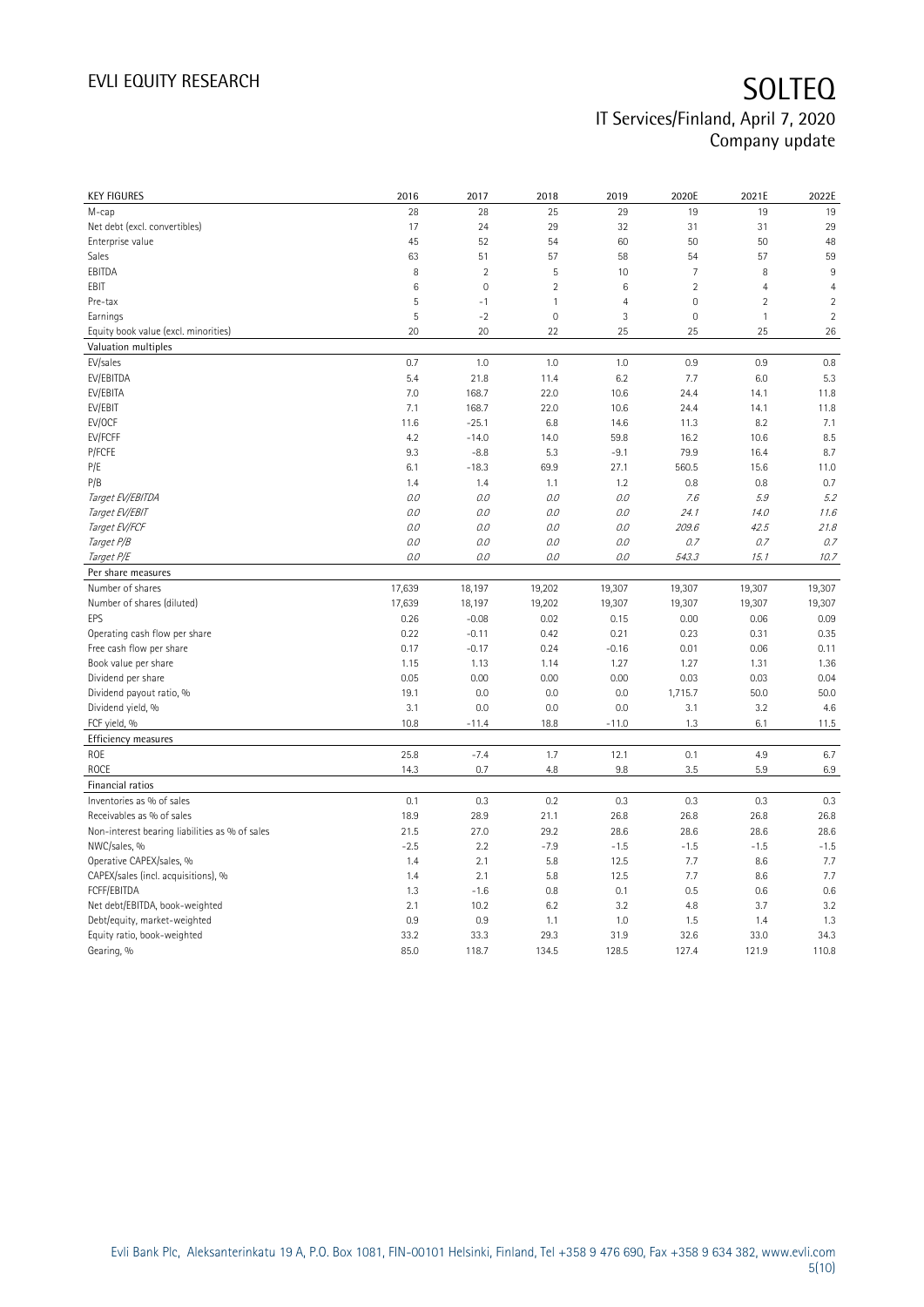COMPANY DESCRIPTION: Solteq is a Nordic software and IT-services provider specializing in digital business solutions. Solteq's strength has been in commerce related solutions with a focus on selected sectors, namely the retail and wholesale, industry, energy, and services sectors. Recent product development investments have focused on autonomous service robotics.

INVESTMENT CASE: Solteq's investment case revolves around the success of executing its strategy of shifting from its IT-services oriented past towards becoming a software house. Implied margin upside potential is considerable, with segment targets putting margins clearly in the double digits. Growth will need to be sought from abroad, as domestic growth potential is more restricted.

| <b>OWNERSHIP STRUCTURE</b>             | <b>SHARES</b> | <b>EURm</b> | 0/0   |
|----------------------------------------|---------------|-------------|-------|
| Sentica Buyout III Ky                  | 4,621,244     | 4.529       | 23.9% |
| Profiz Business Solution Ovi           | 2,051,997     | 2.011       | 10.6% |
| Elo Mutual Pension Insurance Company   | 2,000,000     | 1.960       | 10.4% |
| Saadetdin Ali                          | 1,403,165     | 1.375       | 7.3%  |
| Varma Mutual Pension Insurance Company | 1,245,597     | 1.221       | 6.5%  |
| Aalto Seppo Tapio                      | 700,000       | 0.686       | 3.6%  |
| Roininen Matti Juhani                  | 450,000       | 0.441       | 2.3%  |
| Väätäinen Olli Pekka                   | 400,000       | 0.392       | 2.1%  |
| Lamy Oy                                | 225,000       | 0.221       | 1.2%  |
| Sentica Buyout III Co-Investment Ky    | 180,049       | 0.176       | 0.9%  |
| Ten largest                            | 13,277,052    | 13.012      | 69%   |
| Residual                               | 6,029,475     | 5.909       | 31%   |
| Total                                  | 19,306,527    | 18.920      | 100%  |

| <b>EARNINGS CALENDAR</b> |           |
|--------------------------|-----------|
| April 30, 2020           | Q1 report |
| August 13, 2020          | Q2 report |
| October 29, 2020         | Q3 report |
|                          |           |
| OTHER EVENTS             |           |
| April 01, 2020           | AGM       |
|                          |           |

| COMPANY MISCELLANEOUS |                          |
|-----------------------|--------------------------|
| CEO: Olli Väätainen   | Karhumäentie 3, FI-01350 |
| CFO: Kari Lehtosalo   | Tel.                     |
| IR:                   |                          |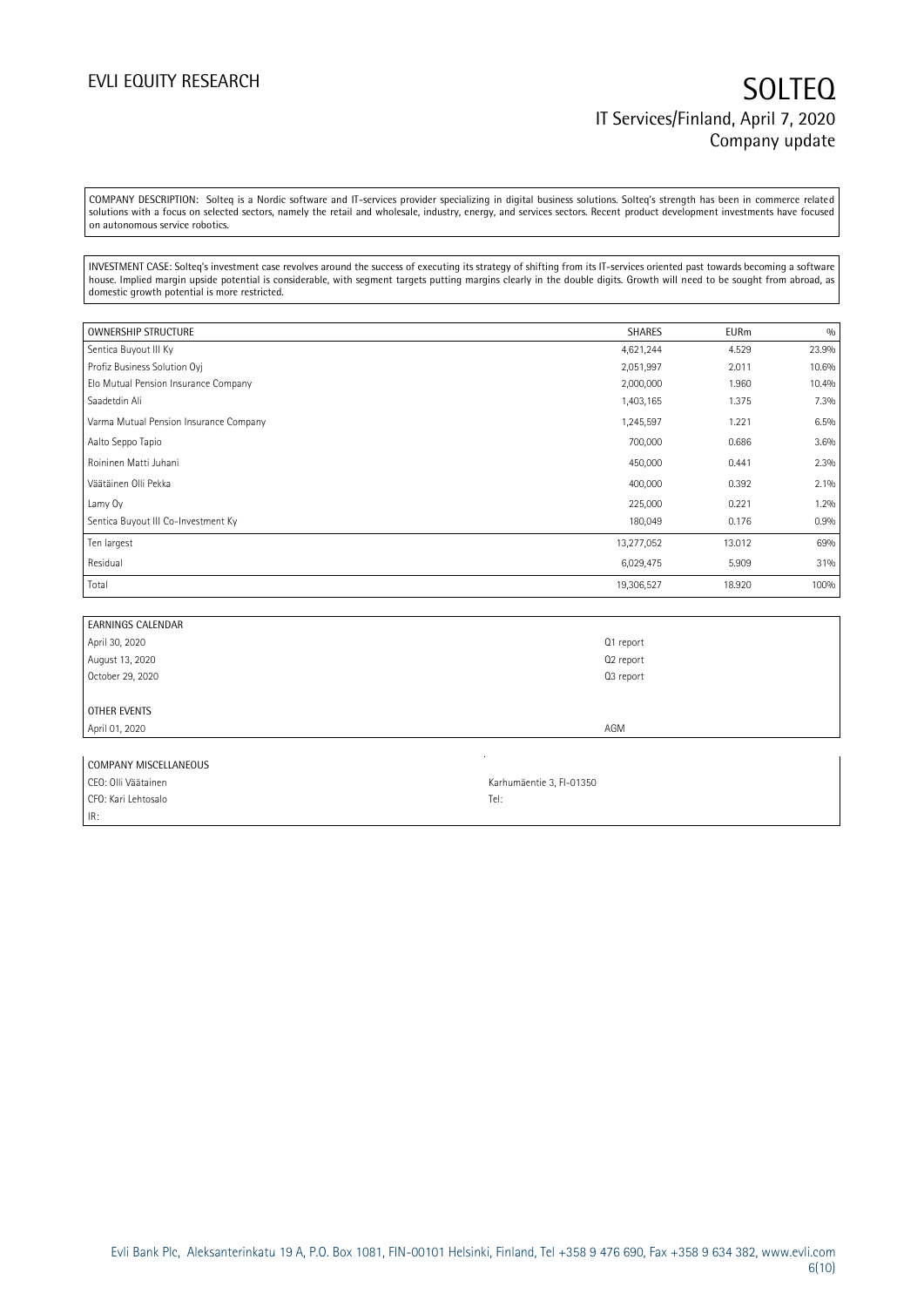DEFINITIONS

| P/E                                                                              | EPS                                                                                                   |
|----------------------------------------------------------------------------------|-------------------------------------------------------------------------------------------------------|
|                                                                                  |                                                                                                       |
| Price per share<br>Earnings per share                                            | Profit before extraord. items and taxes-income taxes + minority interest                              |
|                                                                                  | Number of shares                                                                                      |
| P/BV                                                                             | <b>DPS</b>                                                                                            |
|                                                                                  |                                                                                                       |
| Price per share                                                                  | Dividend for the financial period per share                                                           |
| Shareholders' equity + taxed provisions per share                                |                                                                                                       |
|                                                                                  |                                                                                                       |
| Market cap                                                                       | OCF (Operating cash flow)                                                                             |
|                                                                                  |                                                                                                       |
| Price per share * Number of shares                                               | EBITDA - Net financial items - Taxes - Increase in working                                            |
|                                                                                  | capital - Cash NRIs ± Other adjustments                                                               |
|                                                                                  |                                                                                                       |
| EV (Enterprise value)                                                            | FCF (Free cash flow)                                                                                  |
|                                                                                  |                                                                                                       |
| Market cap + net debt + minority interest at market value -                      | Operating cash flow - operative CAPEX - acquisitions + divestments                                    |
| share of associated companies at market value                                    |                                                                                                       |
|                                                                                  |                                                                                                       |
| EV/Sales                                                                         | FCF yield, %                                                                                          |
|                                                                                  |                                                                                                       |
| Enterprise value                                                                 | Free cash flow                                                                                        |
| Sales                                                                            | Market cap                                                                                            |
| EV/EBITDA                                                                        | Operative CAPEX/sales                                                                                 |
|                                                                                  |                                                                                                       |
| Enterprise value                                                                 | Capital expenditure - divestments - acquisitions                                                      |
| Earnings before interest, tax, depreciation and amortization                     | Sales                                                                                                 |
|                                                                                  |                                                                                                       |
| EV/EBIT                                                                          | Net working capital                                                                                   |
|                                                                                  |                                                                                                       |
| Enterprise value                                                                 | Current assets - current liabilities                                                                  |
| Operating profit                                                                 |                                                                                                       |
| Net debt                                                                         | Capital employed/Share                                                                                |
|                                                                                  |                                                                                                       |
| Interest bearing debt - financial assets                                         | Total assets - non-interest bearing debt                                                              |
|                                                                                  | Number of shares                                                                                      |
| Total assets                                                                     | Gearing                                                                                               |
|                                                                                  |                                                                                                       |
| Balance sheet total                                                              | Net debt                                                                                              |
|                                                                                  | Equity                                                                                                |
|                                                                                  |                                                                                                       |
| Div yield, %                                                                     | Debt/Equity, %                                                                                        |
|                                                                                  |                                                                                                       |
| Dividend per share<br>Price per share                                            | Interest bearing debt                                                                                 |
|                                                                                  | Shareholders' equity + minority interest + taxed provisions                                           |
|                                                                                  |                                                                                                       |
| Payout ratio, %                                                                  | Equity ratio, %                                                                                       |
|                                                                                  |                                                                                                       |
| Total dividends                                                                  |                                                                                                       |
| Earnings before extraordinary items and taxes - income taxes + minority interest | Shareholders' equity $+$ minority interest $+$ taxed provisions<br>Total assets - interest-free loans |
|                                                                                  |                                                                                                       |
| ROCE, %                                                                          | CAGR, %                                                                                               |
|                                                                                  |                                                                                                       |
|                                                                                  |                                                                                                       |
| Profit before extraordinary items + interest expenses+ other financial costs     | Cumulative annual growth rate = Average growth per year                                               |
| Balance sheet total - non-interest bearing debt (average)                        |                                                                                                       |
| ROE, %                                                                           |                                                                                                       |
|                                                                                  |                                                                                                       |
| Profit before extraordinary items and taxes - income taxes                       |                                                                                                       |
| Shareholder's equity + minority interest + taxed provisions (average)            |                                                                                                       |
|                                                                                  |                                                                                                       |
|                                                                                  |                                                                                                       |
|                                                                                  |                                                                                                       |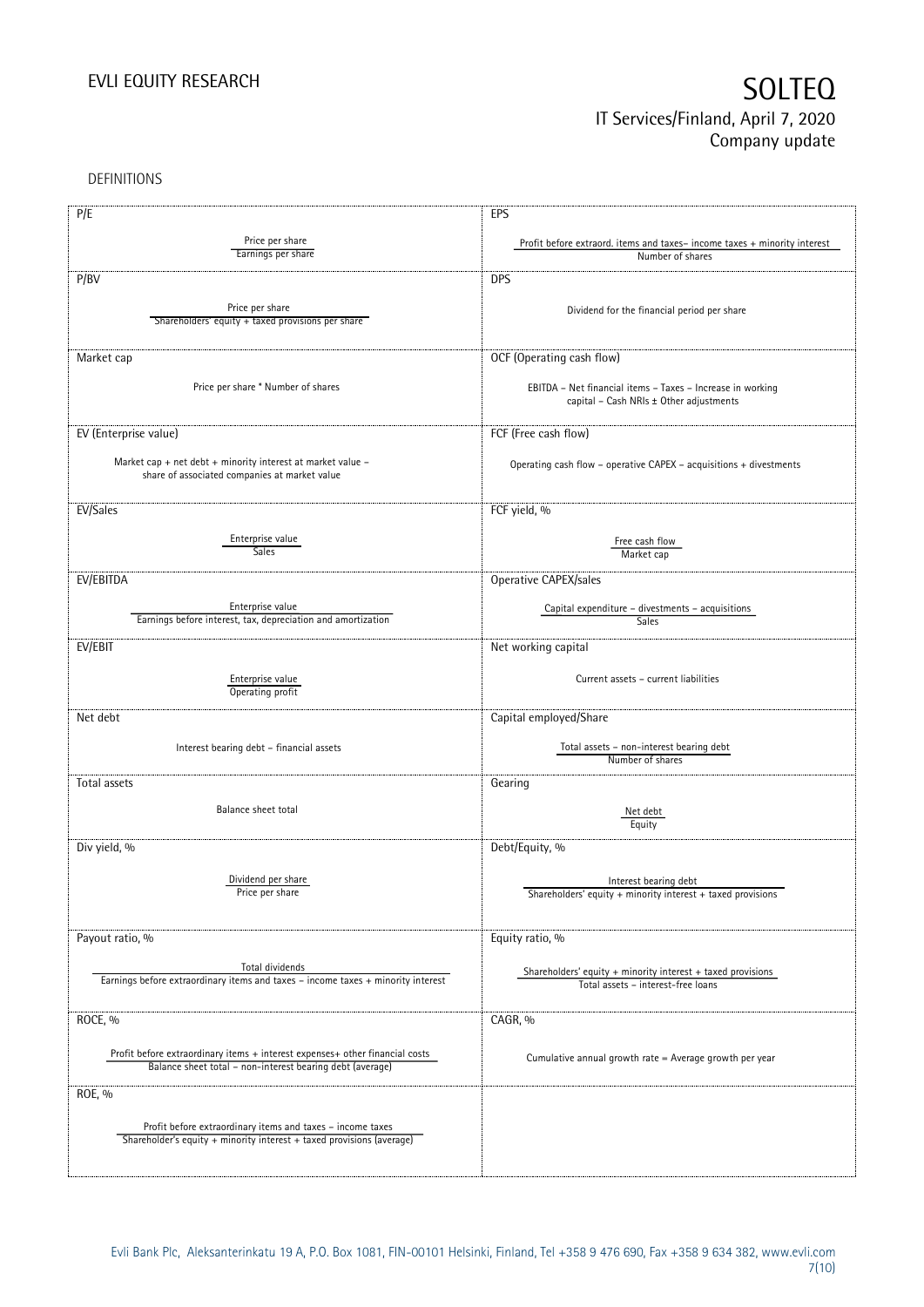### Important Disclosures

Evli Research Partners Plc ("ERP") uses 12-month target prices. Target prices are defined by utilizing analytical techniques based on financial theory including (but not limited to) discounted cash flow analysis and comparative valuation. The selection of valuation methods depends on different circumstances. Target prices may be altered on the basis of new information coming to light in the underlying company or changes in interest rates, changes in foreign exchange rates, other securities prices or market indices or outlook for the aforementioned factors or other factors that may change the conditions of financial markets. Recommendations and changes by analysts are available at [Analysts' recommendations and ratings revisions](https://research.evli.com/JasperAllModels.action?authParam=key;461&authParam=x;G3rNagWrtf7K&authType=3).

Investment recommendations are defined as follows:

| Target price compared to share price | Recommendation                |
|--------------------------------------|-------------------------------|
| $<-10.06$                            | <b>SFII</b>                   |
| $-10 - (+10)$ %                      | H <sub>O</sub> I <sub>D</sub> |
| $> 10\%$                             | <b>BUY</b>                    |

ERP's investment recommendation of the analyzed company is updated at least 2 timer per year.



The graph above shows the distribution of ERP's recommendations of companies under coverage in 1st of February 2019. If recommendation is not given, it is not mentioned here.

### Name(s) of the analyst(s): Salokivi

This research report has been prepared by Evli Research Partners Plc ("ERP" or "Evli Research"). ERP is a subsidiary of Evli Bank Plc. Production of the investment recommendation has been concluded on 7.4.2020, 9:00. This report has been published on 7.4.2020, 9:15.

None of the analysts contributing to this report, persons under their guardianship or corporations under their control have a position in the shares of the company or related securities.

The date and time for any price of financial instruments mentioned in the recommendation refer to the previous trading day's closing price(s) unless otherwise stated in the report.

Each analyst responsible for the content of this report assures that the expressed views accurately reflect the personal views of each analyst on the covered companies and securities. Each analyst assures that (s)he has not been, nor are or will be, receiving direct or indirect compensation related to the specific recommendations or views contained in this report.

Companies in the Evli Group, affiliates or staff of companies in the Evli Group, may perform services for, solicit business from, hold long or short positions in, or otherwise be interested in the investments (including derivatives) of any company mentioned in the publication or report.

Neither ERP nor any company within the Evli Group have managed or co-managed a public offering of the company's securities during the last 12 months prior to, received compensation for investment banking services from the company during the last 12 months prior to the publication of the research report.

ERP has signed an agreement with the issuer of the financial instruments mentioned in the recommendation, which includes production of research reports. This assignment has a limited economic and financial impact on ERP and/or Evli. Under the assignment ERP performs services including, but not limited to, arranging investor meetings or –events, investor relations communication advisory and production of research material.

ERP or another company within the Evli Group does not have an agreement with the company to perform market making or liquidity providing services.

For the prevention and avoidance of conflicts of interests with respect to this report, there is an information barrier (Chinese wall) between Investment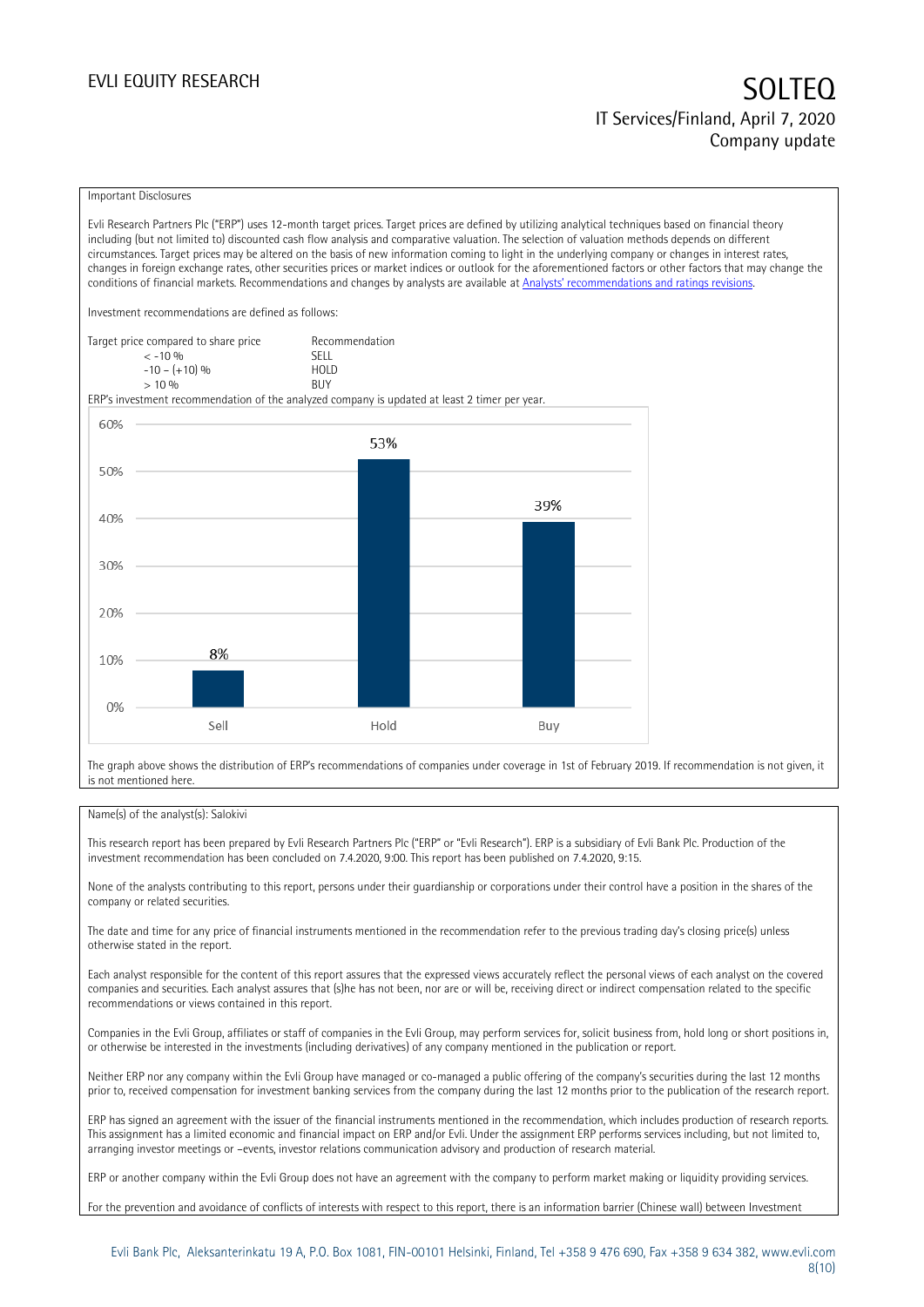Research and Corporate Finance units concerning unpublished investment banking services to the company. The remuneration of the analyst(s) is not tied directly or indirectly to investment banking transactions or other services performed by Evli Bank Plc or any company within Evli Group.

Selected portions of the report were provided to the company for fact checking purposes only.

This report is provided and intended for informational purposes only and may not be used or considered under any circumstances as an offer to sell or buy any securities or as advice to trade any securities.

This report is based on sources ERP considers to be correct and reliable. The sources include information providers Reuters and Bloomberg, stock-exchange releases from the companies and other company news, Statistics Finland and articles in newspapers and magazines. However, ERP does not guarantee the materialization, correctness, accuracy or completeness of the information, opinions, estimates or forecasts expressed or implied in the report. In addition, circumstantial changes may have an influence on opinions and estimates presented in this report. The opinions and estimates presented are valid at the moment of their publication and they can be changed without a separate announcement. Neither ERP nor any company within the Evli Group are responsible for amending, correcting or updating any information, opinions or estimates contained in this report. Neither ERP nor any company within the Evli Group will compensate any direct or consequential loss caused by or derived from the use of the information represented in this publication.

All information published in this report is for the original recipient's private and internal use only. ERP reserves all rights to the report. No part of this publication may be reproduced or transmitted in any form or by any means, electronic, mechanical, photocopying, recording or otherwise, or stored in any retrieval system of any nature, without the written permission of ERP.

This report or its copy may not be published or distributed in Australia, Canada, Hong Kong, Japan, New Zealand, Singapore or South Africa. The publication or distribution of this report in certain other jurisdictions may also be restricted by law. Persons into whose possession this report comes are required to inform themselves about and to observe any such restrictions.

Evli Bank Plc is not registered as a broker-dealer with the U. S. Securities and Exchange Commission ("SEC"), and it and its analysts are not subject to SEC rules on securities analysts' certification as to the currency of their views reflected in the research report. Evli Bank is not a member of the Financial Industry Regulatory Authority ("FINRA"). It and its securities analysts are not subject to FINRA's rules on Communications with the Public and Research Analysts and Research Reports and the attendant requirements for fairness, balance and disclosure of potential conflicts of interest. This research report is only being offered in U.S. by Auerbach Grayson & Company, LLC (Auerbach Grayson) to Major U.S. Institutional Investors and is not available to, and should not be used by, any U.S. person or entity that is not a Major U.S. Institutional Investor. Auerbach Grayson is a broker-dealer registered with the U.S. Securities and Exchange Commission and is a member of the FINRA. U.S. entities seeking more information about any of the issuers or securities discussed in this report should contact Auerbach Grayson. The securities of non-U.S. issuers may not be registered with or subject to SEC reporting and other requirements.

ERP is not a supervised entity but its parent company Evli Bank Plc is supervised by the Finnish Financial Supervision Authority.